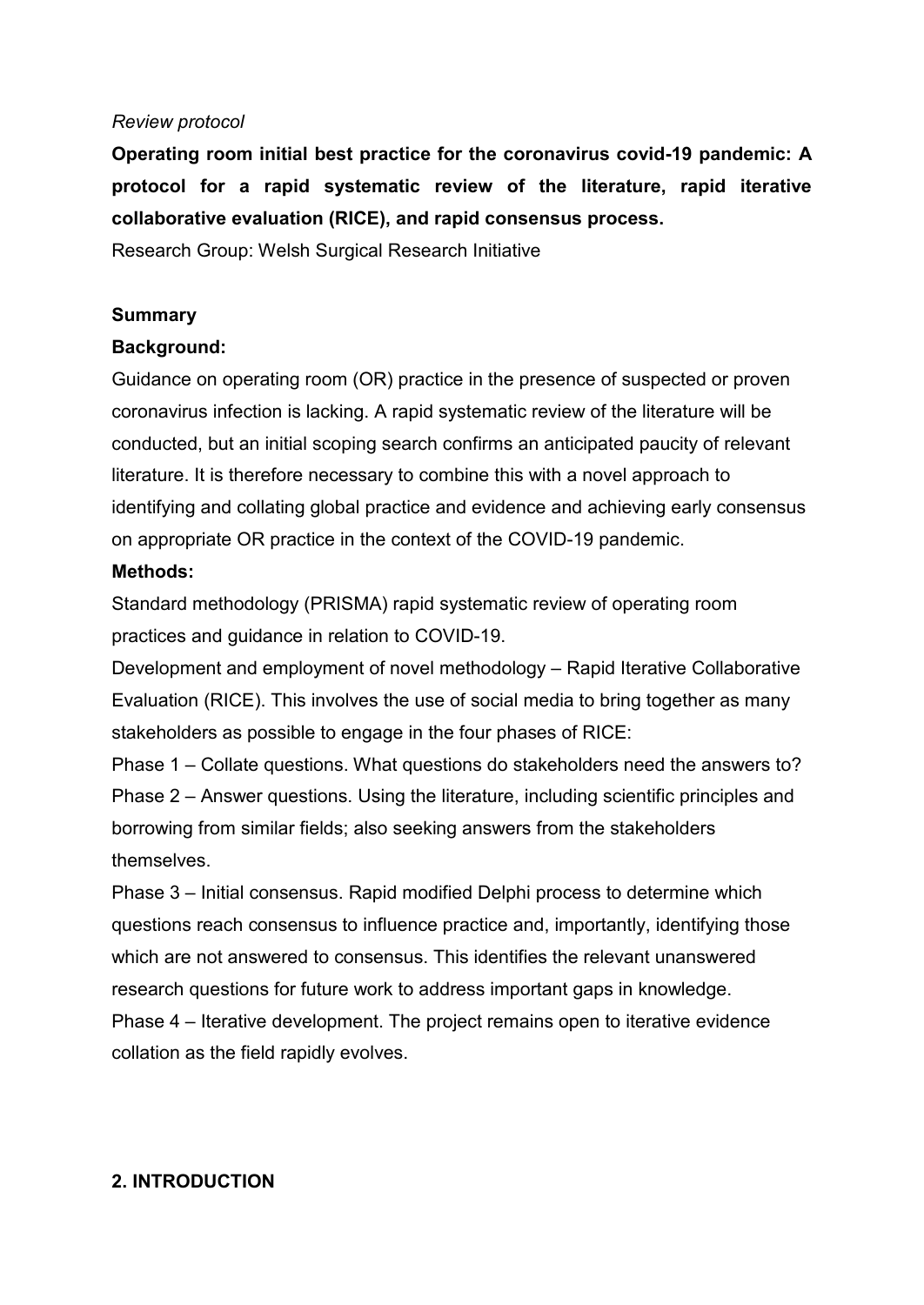Guidance on operating room (OR) practice in the presence of suspected or proven coronavirus infection is lacking. Our rapid systematic review of the literature is underway, but the initial search demonstrates the expected paucity of relevant literature, identifying just 35 items. It is therefore necessary to combine this with a novel approach to identifying and collating global practice and evidence and achieving early consensus on appropriate OR practice in the context of the COVID-19 pandemic.

## **3. OBJECTIVES**

## **3.1 Primary**

To develop initial consensus guidance on operative room practice during the COVID-19 pandemic

# **3.2 Secondary**

To identify the most relevant research questions to be taken forward regarding operative room practice in relation to the COVID-19 pandemic.

# **4. METHODS**

# **4.1. Data sources, search methods and selection criteria.**

A rapid systematic review of published work will be conducted using standard rapid review methodology, as outlined by Schünemann and Moja<sup>1</sup> and in accordance with the Preferred Reporting Items for Systematic Review and Meta-Analyses (PRISMA) guidelines (*Fig. 1)*2.

MEDLINE will be searched via PubMed (no date restriction), for studies either describing specific practices, or providing recommendations or guidance relating to emergency operating room practice in the context of the COVID-19 pandemic. No limitation will be placed on language or publication type, but non-English language studies without extractable data will be excluded. Relevant studies will be identified using terms in any field relating to coronavirus (e.g. coronavirus, COVID-19, SARS-CoV-2), and the operating room (e.g. operating room, theatre, surgery), and operating room practice (e.g. preparation, procedures, guidance, advice, practice, recommend). The full search algorithm is shown in Table 1*.* Further articles will be identified by hand searching of references and using the PubMed related articles function. Levels of evidence will be determined according to Oxford levels of evidence3.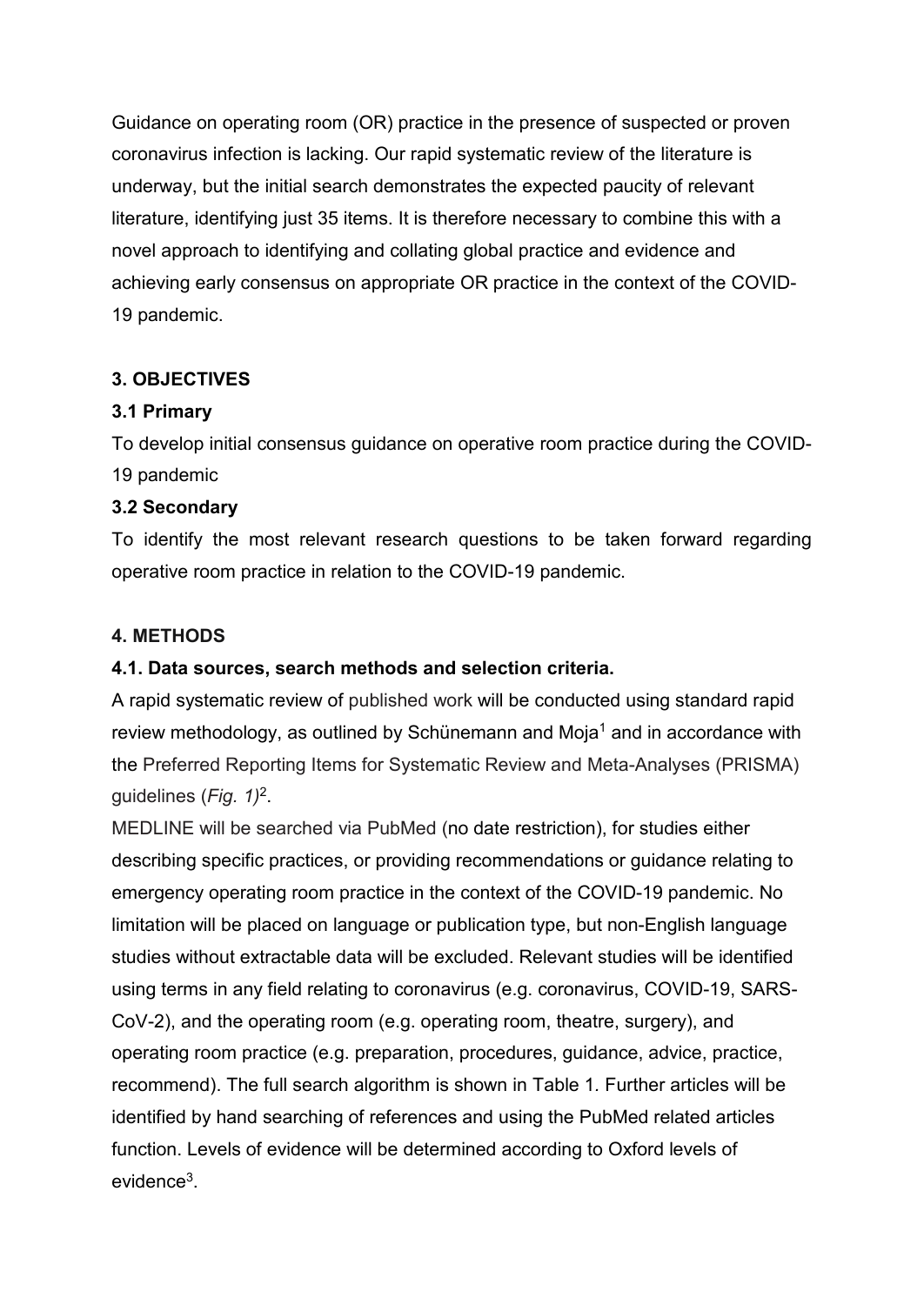In light of the short timeline for delivery to be of greatest utility, and the limited literature base relating to this recently emerging and rapidly evolving subject, a novel methodological approach has been developed for use in this project. Rapid Iterative Collaborative Evaluation (RICE) comprises 4-phases and will be applied as follows: *Phase 1 – Collate questions. Identify the questions that stakeholders require* answers to, using a pre-determined social media strategy to identify high-influence stakeholders. Delivered with support from the CovidSurg Group to optimise capture of actively participating target stakeholders in the field. Authors will organise the questions into the 5 themes this project seeks to cover: 1. Physical resources; 2. Personnel; 3. Patients; 4. Procedures; 5. Other considerations.

*Phase 2* – Answer questions. Authors will determine the relevance of questions posed and will seek to answer those deemed within the scope of the project by interrogating the literature, including basic scientific principles and borrowing from similar fields. Answers and opinions will also be sought from stakeholders themselves and the wider scientific community through social media engagement and sharing of resources and experiences. This will also be delivered using the social media strategy.

*Phase 3* – Initial consensus. Answers will be used to inform the development of a series of recommendations, which will be presented to Delphi participants in a single stage rapid modified Delphi questionnaire using a 3-point Likert scale. Where questions achieve consensus, they will be incorporated into a guidance document to influence practice. Importantly, identifying those which are not answered to consensus will highlight the relevant unanswered research questions, informing the direction of future research.

*Phase 4* – Iterative development. The project will remain open to iterative evidence collation and updates to the initial guidance as the field rapidly evolves. Further consensus rounds may become appropriate.

#### **4.2. Data extraction**

Data will be extracted independently by at least two authors. The following details will be extracted from each study: authors, journal, date of publication, study design, country, region, oxford level of evidence, and any description of specific practices,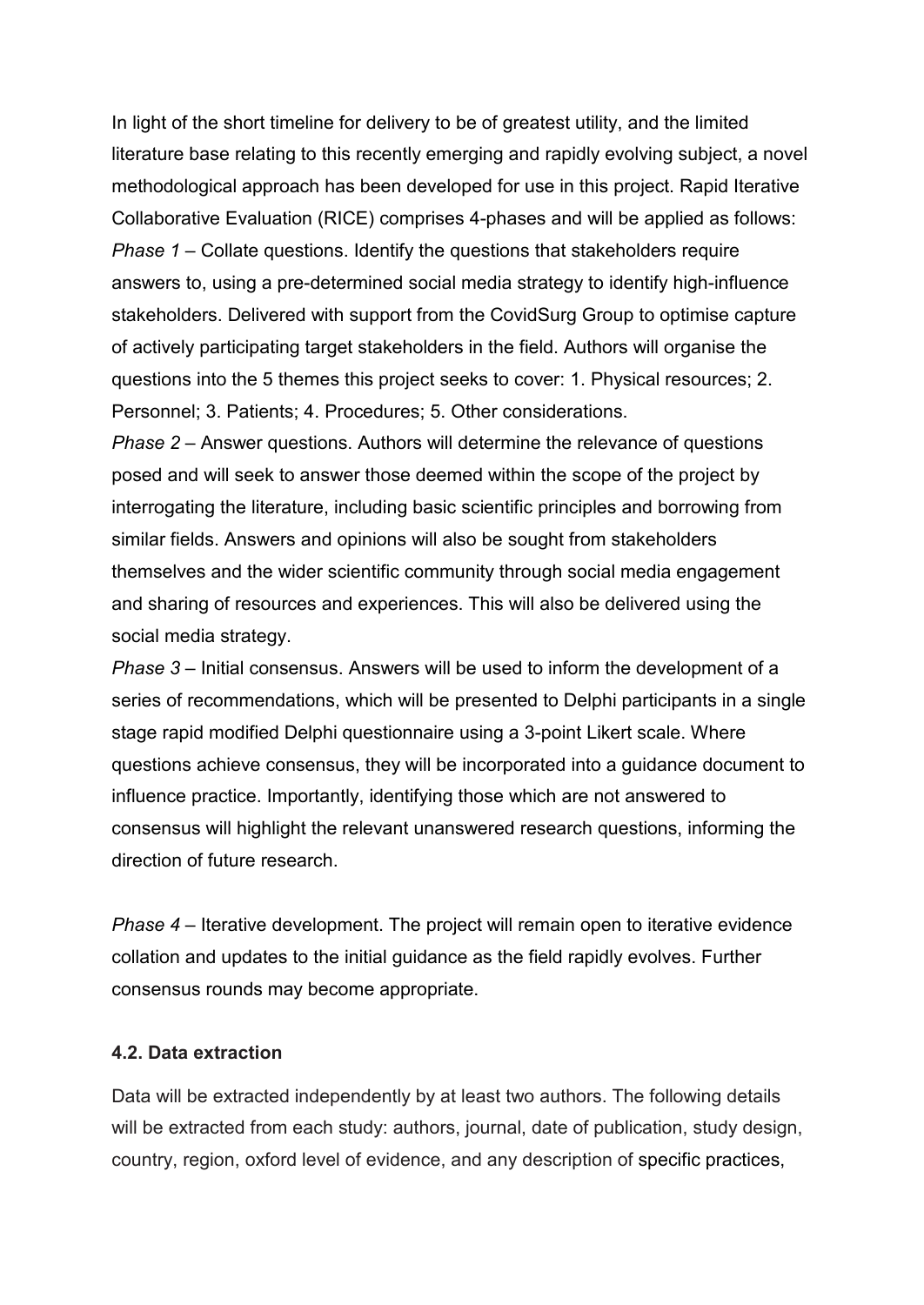recommendations or guidance in relation to emergency operating room practice in the context of the COVID-19 pandemic. Five domains have been identified a priori for data capture relating to operating room practices: the physical operating room, staff, patients, procedures, post-operative considerations.

### **4.3. Inclusion and exclusion criteria**

In the systematic review, studies reporting specific practices, recommendations or guidance in relation to emergency operating room practice in the context of the COVID-19 pandemic will be included.

## **4.4. Rapid modified Delphi interpretation**

The distribution of answers on a 3-point Likert scale, where 1 = agree, 2 = unsure, 3 = disagree, will be calculated for each item. "Consensus appropriate" (consensus that the statement should be applied to initial guidance) will be defined as greater than 70 percent of items scoring as 1 AND less than 25 percent of participants scoring as 3. "Consensus inappropriate" (consensus that the statement should not be applied to initial guidance) will be defined as greater than 70 percent of participants scoring as 3 AND less than 25 percent of participants scoring as 1. "Disagreement" will occur when 33 percent or more score 1 AND 33 percent or more score 3 for a particular outcome. All other combinations will be considered "Equivocal." All questions will be designated into one of these four categories. "Consensus appropriate" items will be accepted and "Consensus inappropriate" and "Equivocal" items will be discarded or highlighted as such in the produced guidance. Definitions designated "Disagreement" will undergo further analysis: mean scores will be calculated, and depending whether the mean is above or below 2 (i.e. tending towards "consensus appropriate" or "consensus inappropriate") the definition will be accepted or discarded, respectively.

## **5. ETHICAL APPROVAL**

Ethical approval is not needed for this research project as it does not involve direct contact with patients or direct reporting of identifiable or individual patient level outcome data.